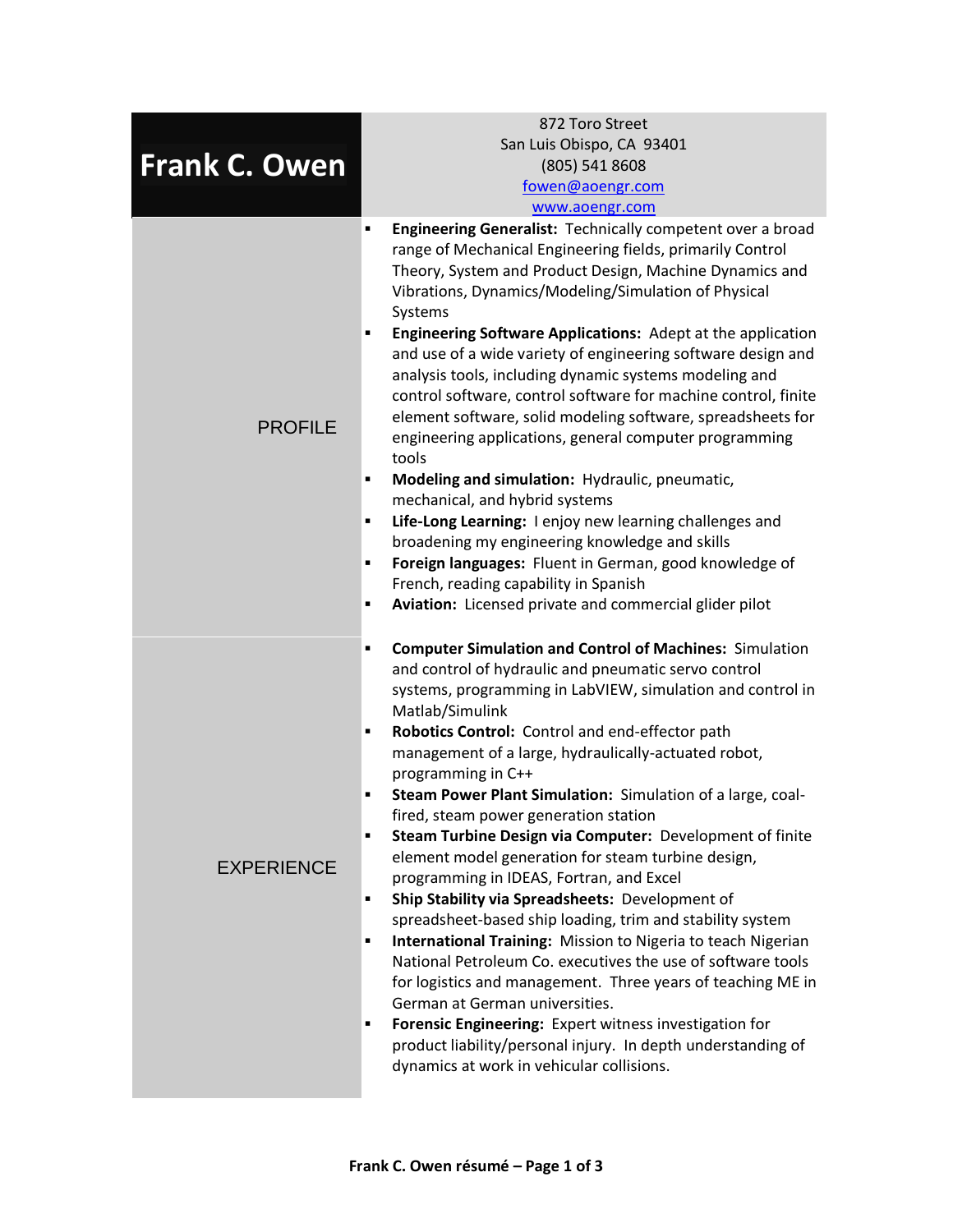| <b>EMPLOYMENT</b> | President, Alpha Omega, San Luis Obispo, California, 2011-<br>٠<br>Present<br>Engineering consultant in system dynamics, control, design,<br>and forensic engineering<br>Mechanical Engineering Professor, California Polytechnic<br>٠<br>State University, San Luis Obispo, California, 1998-Present<br>Teach classes in Control Systems, Design, Vibrations,<br>Dynamics, Machine Design and have managed countless<br>industrial design projects |
|-------------------|-----------------------------------------------------------------------------------------------------------------------------------------------------------------------------------------------------------------------------------------------------------------------------------------------------------------------------------------------------------------------------------------------------------------------------------------------------|
|                   | <b>Mechanical Engineering Guest Professor, Hochschule</b><br>٠<br>Karlsruhe - Technik und Wirtschaft, Karlsruhe, Germany,<br>2009-2010<br>Taught classes in Technical Dynamics, Control Systems, and<br>Simulation<br><b>Mechanical Engineering Professor, Fachhochschule</b><br>٠                                                                                                                                                                  |
|                   | München, Munich, Germany, 2005-2007                                                                                                                                                                                                                                                                                                                                                                                                                 |
|                   | Taught classes in Technical Dynamics and Control Systems<br>and manage design projects in English and in German                                                                                                                                                                                                                                                                                                                                     |
|                   | <b>Consultant, 1998-Present</b><br>٠<br>Various industrial clients, improvement of manufacturing<br>methods, destructive testing of prototype products, analysis<br>of hydraulic control system for oil well drilling operation,<br>engineering analysis and design of injury prevention systems<br>for elderly people prone to falling                                                                                                             |
|                   | Software Development/Test Engineer, Fisher Rosemount,<br>٠<br>Inc., Austin, Texas, 1997-8                                                                                                                                                                                                                                                                                                                                                           |
|                   | HAWK Site, DeltaV process control system, responsible for<br>analyzing and testing DeltaV Function Blocks                                                                                                                                                                                                                                                                                                                                           |
|                   | <b>Mechanical Engineering Professor, Maine Maritime</b><br>٠                                                                                                                                                                                                                                                                                                                                                                                        |
|                   | Academy, Castine, Maine, 1989-1995                                                                                                                                                                                                                                                                                                                                                                                                                  |
|                   | Taught classes in Power Plant Systems, Software Tools for<br>Engineering Design, Thermodynamics, Ship Design, Yacht                                                                                                                                                                                                                                                                                                                                 |
|                   | Design                                                                                                                                                                                                                                                                                                                                                                                                                                              |
|                   | $\blacksquare$<br><b>Project Manager for Project Probe, American Electric</b><br>Power, Columbus, Ohio, Summer 1995                                                                                                                                                                                                                                                                                                                                 |
|                   | Managed design projects for senior engineering students at                                                                                                                                                                                                                                                                                                                                                                                          |
|                   | Gavin Station, Cheshire, Ohio                                                                                                                                                                                                                                                                                                                                                                                                                       |
|                   | Senior Software Engineer, Computervision Corp., Bedford,<br>٠                                                                                                                                                                                                                                                                                                                                                                                       |
|                   | Massachusetts, 1986-7                                                                                                                                                                                                                                                                                                                                                                                                                               |
|                   | Programmed special applications for state-of-the-art CAD                                                                                                                                                                                                                                                                                                                                                                                            |
|                   | system, programming in Fortran and C<br>Rotor Design Engineer, General Electric Co., Medium Steam<br>٠                                                                                                                                                                                                                                                                                                                                              |
|                   | Turbines, Lynn, Massachusetts, 1984-6                                                                                                                                                                                                                                                                                                                                                                                                               |
|                   | Design of steam turbine rotors for industrial and shipboard                                                                                                                                                                                                                                                                                                                                                                                         |
|                   | applications, development of computer software for turbine<br>design                                                                                                                                                                                                                                                                                                                                                                                |